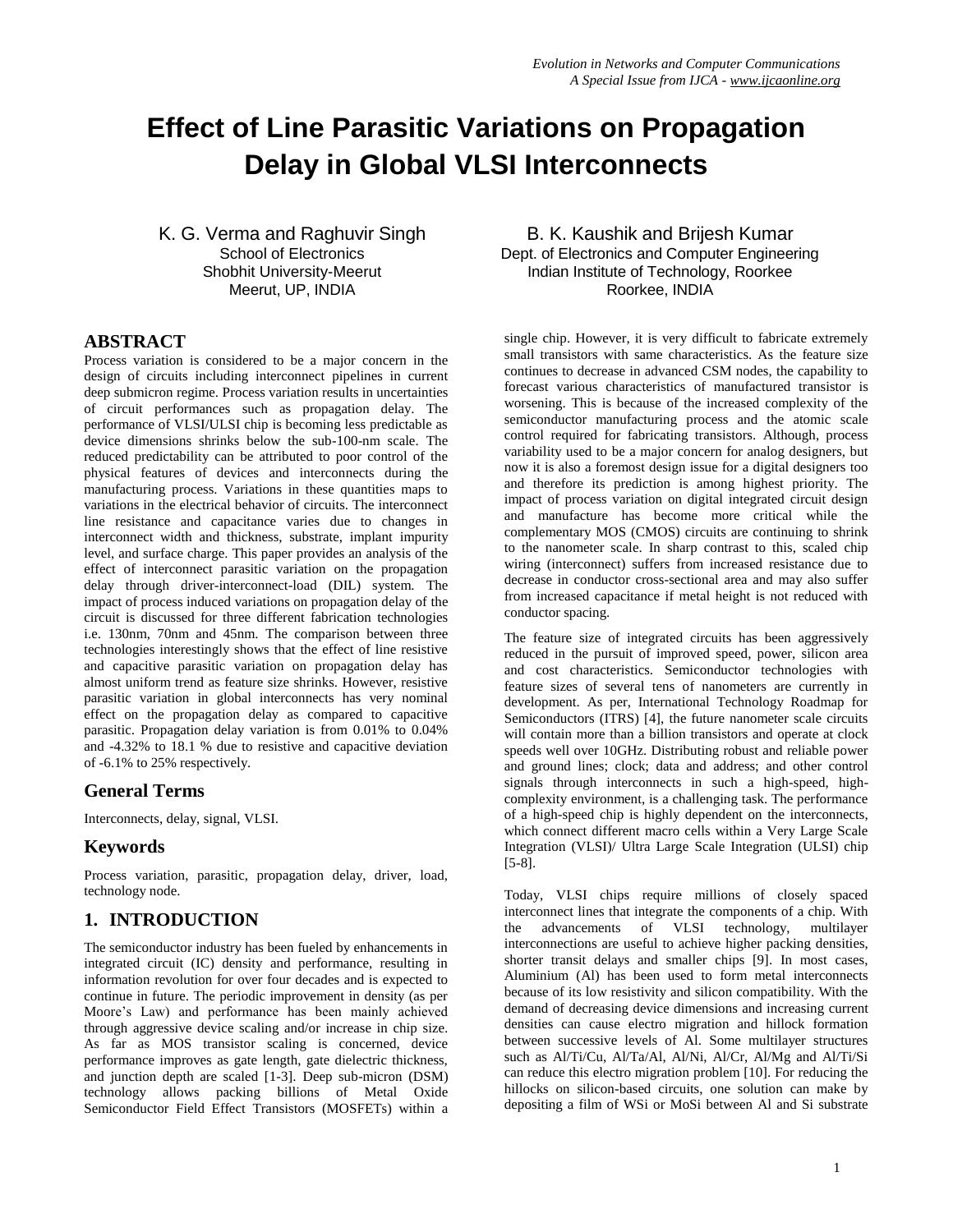[10]. Complete elimination of hillocks is done with fabrication of interconnects by layering alternatively Al and a refractory metal (Ti or W). In this case, aluminium-copper alloys may be used because they have shown better reliability than pure Al. One of the most remarkable facts is that copper interconnects offer 40% less resistance to electrical conduction than corresponding Al interconnects resulting 15% increased speed of circuit [10]. Another advantage of copper interconnects is that they can be fabricated with widths in the range of 0.2 μm whereas the fabrication widths for Al is not less than 0.35 μm [10].

This reduction in interconnection dimensions allows higher packing densities in the order of 200 million transistors per chip, which implies 10-15% saving of cost for the full wafer [9, 10]. But there are some discrepancies associated with copper interconnects which include poisonous behavior of copper on Si based circuits, expensive large amount of ultrapure water for fabrication of copper interconnects and poisonous waste discharge may be dangerous for the environment. Apart from these effects, some modern interconnect issues like requirement of higher clock frequency, lower resistance and higher bandwidth may not be fulfilled by copper interconnects. The resistivity of copper interconnects is increasing rapidly under the effects of enhanced grain, surface scattering, large interconnect length and higher frequency operation which may cause electro migration induced hillocks and voids in VLSI circuits. At high frequencies, certain problems like crosstalk, skin effect, signal degradation and crosstalk induced propagation delay may exist in case of copper interconnect [11]. For these reasons, VLSI designers gear up with certain methods and materials in upcoming days.

The function of interconnects or wiring systems is to distribute clock and other signals and to provide power/ground to and among the various circuits/systems functions on the chip. The performance such as time delay and power dissipation of a highspeed chip is highly dependent on the interconnects, which connect different macro cells within a VLSI chip. To escape prohibitively large delays, designers scale down global wire dimensions more sluggishly than the transistor dimensions [6**, 7**]. As technology advances, interconnects have turned out to be more and more important than the transistor resource, and it is essential to use global interconnects optimally. For high-density high-speed submicron-geometry chips, it is mostly the interconnection rather than the device performance that determines the chip performance. As operating frequencies continue to spiral upward, parasitic inductive effects must also be considered. Thus, interconnect parasitic play an increasing role in overall chip performance as feature size scales.

Distribution of the clock and signal functions is accomplished on three types of wiring (local, intermediate, and global). An interconnect depending on its length, can be classified as local, semi-global and global [8]. Local wiring, consisting of very thin lines, connects gates and transistors within an execution unit or a functional block (such as embedded logic, cache memory, or address adder) on the chip. Local wires usually span a few gates and occupy first and sometimes second metal layers in a multilevel system. The length of a local interconnect wire approximately scales with scaling of technology, as the increased packing density of the devices make it possible to similarly reduce the wire lengths. Intermediate wiring provides clock and signal distribution within a functional block with

typical lengths up to 3–4 mm. Intermediate wires are wider and taller than local wires to provide lower resistance signal/clock paths. Global wiring provides clock and signal distribution between the functional blocks, and it delivers power/ground to all functions on a chip. Global wires, which occupy the top one or two layers, are longer than 4mm and can be as long as half of the chip perimeter. The length of global interconnect wires grow proportionally to the die size. The length of semi-global interconnect behaves intermediately. The global interconnects are much wider than local and semi-global interconnects. Thus resistance of global interconnects is small and therefore their behavior resembles that of lossless transmission lines.

Due to increasing integration density and soaring clock, uncertainties associated with parameter variations become a first-tier concern for VLSI chip design, especially in nanometer regime. Aggressive scaling of CMOS technology in sub-130-nm nodes has created huge challenges. Typically, the source of variations includes process-induced and environmental variations. Variations due to fundamental physical limits, such as random dopant fluctuation (RDF) and line edge roughness (LER), are increasing significantly with technology scaling [12- 14]. Moreover, manufacturing tolerances in process technology are not scaling at the same pace as the transistor"s channel length, due to process control limitations (e.g., sub wavelength lithography) [12-14]. Therefore, within-die statistical process variations worsen with successive technology generations. This paper considers the effect of process-induced line parasitic variations on propagation delay.

Today, semiconductor industry is facing a major challenge of variability [12]. In addition, digital circuits show an increased sensitivity to process variations due to low-power and low voltage operation requirements, which can result in failing to meet timing constraints. The on-going reduction of feature size goes together with an increase of variability. Obviously, there are more technological opportunities for aggressive scaling when more variability can be tolerated. This will lead to better and cheaper products (provided the quantities are large enough). Therefore, while the challenge of the technologists is to realize scaling while controlling the variability and the challenge of designers is to make the resulting variability sufficiently harmless by using suitable architectures and topologies, the challenge of Electronic Design Automation (EDA) is to provide accurate and efficient procedures to enable designers to understand the effect of the pertinent process variability on their design. Increasing process variations can affect electrical parameters of interconnects (e.g. capacitances) and further influence circuit performance and functionality.

Due to the process variation, interconnect technology parameters (ITP) are varying substantially. For simplicity, the researchers consider variations in metal width (W), metal thickness (T), and interlayer dielectric (ILD) thickness (H). The typical distribution of interconnect technology parameters can be observed for permittivity, inter level dielectric thickness, metal height and metal width [10]. The variation is especially large in the ILD (Inter Level Dielectric) thickness and metal line width. Their variations have a definite impact to the total line capacitance and interline coupling capacitance and result in variation of the signal delay.

The organization of this paper is as follows. This paper highlights about on chip interconnect variations in section 2.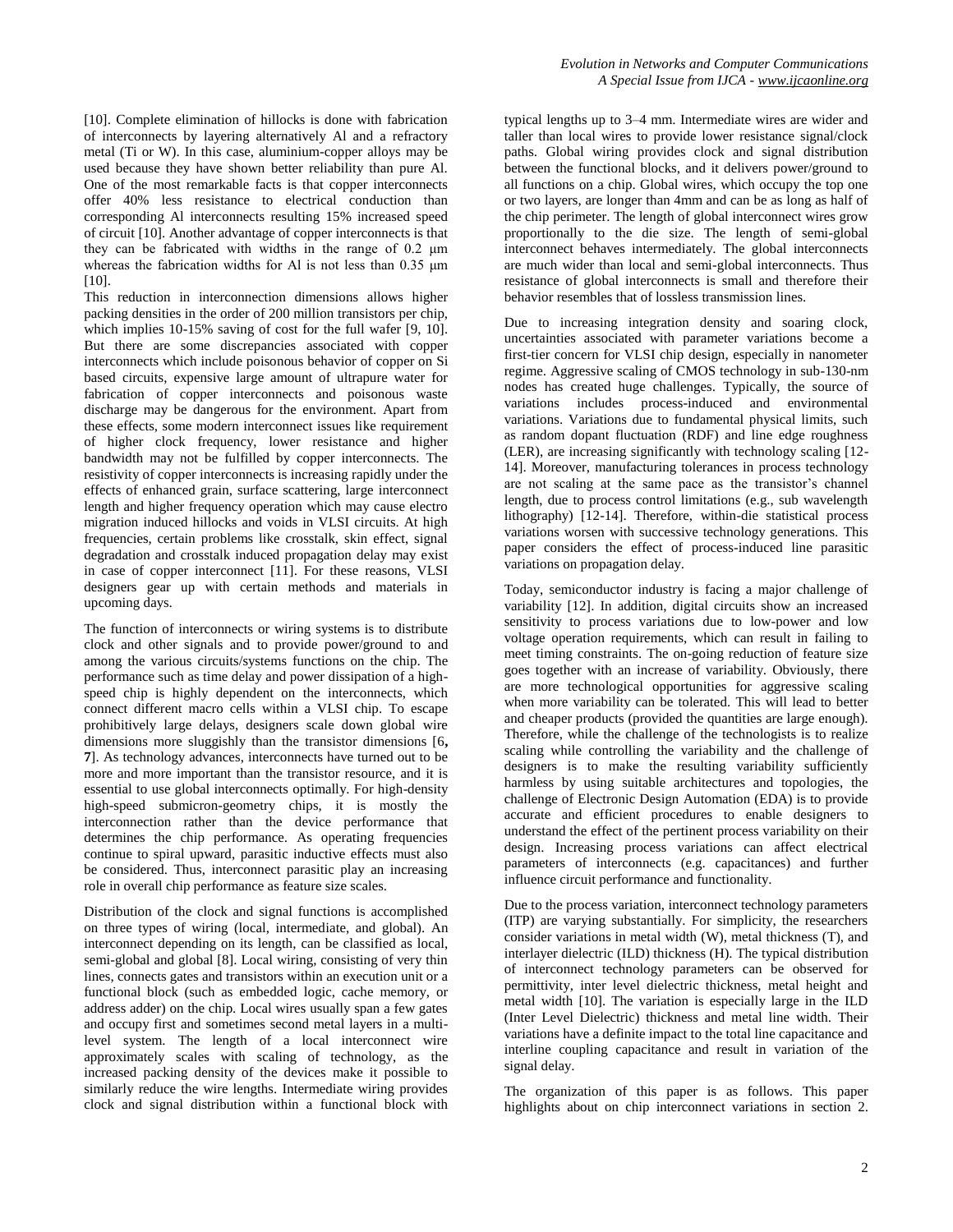Interconnect models are explained in section 3. Thereafter, section 4 describes Monte Carlo analysis of DIL system. Simulation results for different parameter variations of VLSI interconnect are described in section 5. Finally, conclusion is drawn in section 6.

## **2. VARIATIONS OF INTERCONNECT**

The source for on chip variations (OCV) is related to variation in interconnects height and width, resulting in variation in both resistance and capacitance. Since the delays attributed to interconnect are becoming more dominant as geometries shrink, particular attention should be paid to accurate analysis of interconnect variations. In advanced interconnect processes, which could involve use of multiple dielectrics, use of different metallization on different layers could result in significant variations. Erosion is the other mechanism and is a function of line space and density. Two additional sources of variation are the Chemical Mechanical Polishing (CMP) process and proximity effects in the photolithography and etch processes. Variation in the CMP process results from the difference of hardness of the interconnect material and that of the dielectric.

Ideally, the CMP process will remove the unwanted Copper, leaving only lines and vias. The photolithography and etch proximity effects are shown in micro loading effects as the etch process step tends to over-etch isolated lines. Diffraction effects and local scattering in photolithography may tend to over expose densely spaced lines and under expose isolated lines. Tiling and metal slotting have been added as design rule requirements to mitigate these effects by minimizing the density gradient. Different tiling algorithms will give varying results, but the smaller the density gradient, the smaller the variations that will be seen on the die [15].

## **3. INTERCONNECT MODELS**

An interconnect can be modeled as either lumped or distributed form of RC (resistance-capacitance) or RLC (resistancecapacitance-inductance). In deep submicron technology, lumped models are no longer capable of satisfying the accuracy requirements. It is well accepted that simulations of a distributed RC model of an interconnect matches more accurately the actual behavior in comparison to lumped RC model [5-8]. In similar fashion, a distributed RLC model outperforms the lumped RLC model in terms of modeling accurately the behavior of a line. A distributed RLC model of an interconnect, known as the transmission line model, becomes the most accurate approximation of the actual behavior [5]. The transmission line analogy for an interconnect considers the signal propagation to be a wave propagation over the interconnect medium. This is in contrast to the distributed RC model, where the signal diffuses from source to the destination governed by the diffusion equation. In the wave mode, a signal propagates by alternatively transferring energy from the electric to magnetic fields, or equivalently from capacitive to the inductive nodes. Interconnect models must incorporate distributed self and mutual inductance to accurately estimate interconnect time delay, power dissipation, crosstalk and other parameters of significance.



#### **(b) RLC model**

#### **Fig 1: Development of interconnect models**

The evolution of various models with time is shown in Fig. 1. It is assumed that leakage conductance "g" equals 0, which is true for most insulating materials such as  $SiO<sub>2</sub>$ , Sapphire etc. Dealing with inductance requires efficient extraction methods. Presence of inductance also increases the processing time of the computer-aided design tools. Usually the interconnect circuits extracted from layouts contain a large number of nodes that make the simulation highly CPU intensive [20, 21]. Distributed coupled RLC models become necessary even for the early design stages.

## **4. MONTE CARLO ANALYSIS OF DIL SYSTEM**

In this paper, the analysis carried out in this work takes into account a Driver-Interconnect-Load (DIL) system as shown in Fig. 2. The driver is an inverter gate driving interconnect. The propagation delay of a DIL system is dependent on various physical parameters which are prone to process variation. In this analysis, the driver is subjected to process variations for three different technologies of 130nm, 70nm and 45nm. To obtain statistical information on how much the characteristics of a circuit can be expected to scatter over the process, Monte Carlo analysis is applied. Monte Carlo analysis performs numerous simulations with different boundary conditions. It chooses randomly different process parameters within the worst case deviations from the nominal conditions for each run and allows statistical interpretation of the results.

In addition to the process parameter variations, mismatch can be taken into account as well, providing a more sophisticated estimation of the overall stability of the performance with respect to variations in the processing steps. In most cases the parameters on which the assumptions for the mismatch are based are worst case parameters. A proper layout and choice of devices can significantly improve scatter due to mismatch. In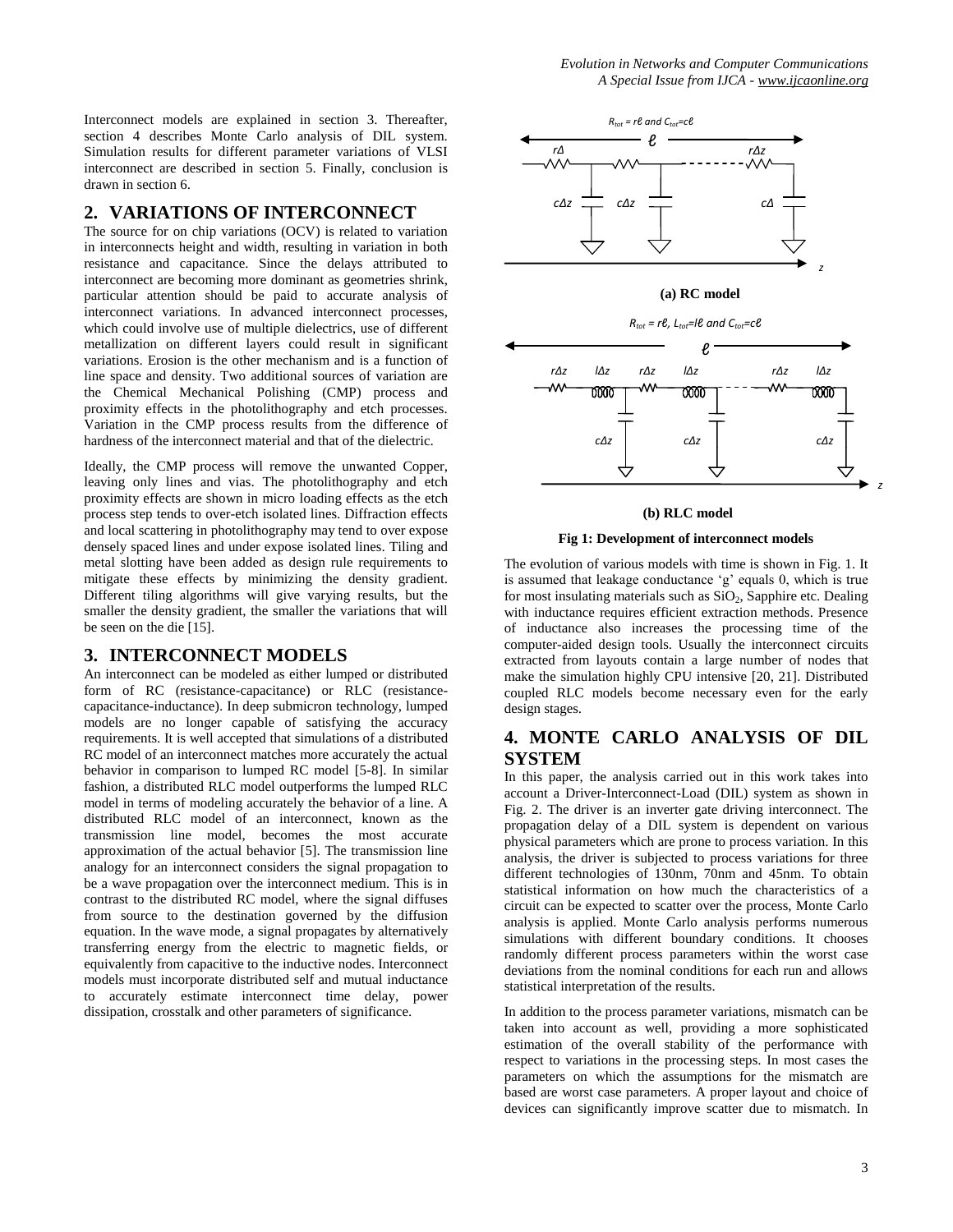order to obtain reasonable statistical results, a large number of simulations are needed, leading to quite long simulation times. Using Monte Carlo simulations, this work analyzes the effect of resistive and capacitive line parasitic variation of interconnect due to process variation on the propagation delay of DIL system. The propagation delay variations through DIL system are observed for process variations in three different technologies.



**Fig 2: Driver Interconnect Load (DIL) System [22].**

## **5. RESULT AND DISCUSSION**

Monte Carlo simulation results were observed for deviation in propagation delay with change in line parasitic. Table-1 shows variation in propagation delay due to deviations in capacitance for 130nm, 70nm and 45nm fabrication technologies. It is clearly observed that the variation in propagation delay is almost same for all process technologies of 130nm, 70nm and 45nm. These results which can also be noticed in Fig. 3 are in sharp contrast to observations made in previous research works related to process variations in oxide thickness [16], driver width [17], and threshold variations [18]. Previously, it was observed that in presence of significant variations of device model parameters the variations in performance parameter such as delay is severely affected.

**Table 1. Variation in propagation delay due to deviation in capacitance for 130nm, 70nm and 45nm fabrication technology [22]**

| $\frac{0}{0}$<br><b>Variation</b><br>in<br>capacitance | Propagation<br><b>Delay</b><br><b>Variation</b><br>(130nm) | <b>Propagation</b><br><b>Delay</b><br>Variation<br>(70nm) | <b>Propagation</b><br><b>Delay</b><br><b>Variation</b><br>(45nm) |
|--------------------------------------------------------|------------------------------------------------------------|-----------------------------------------------------------|------------------------------------------------------------------|
| $-6.08$                                                | $-4.64$                                                    | $-4.65$                                                   | $-4.32$                                                          |
| $-2.43$                                                | $-1.87$                                                    | $-1.88$                                                   | $-1.77$                                                          |
| $-2.33$                                                | $-1.79$                                                    | $-1.8$                                                    | $-1.69$                                                          |
| $-0.29$                                                | $-0.2$                                                     | $-0.22$                                                   | $-0.21$                                                          |
| 1.19                                                   | 0.83                                                       | 0.9                                                       | 0.86                                                             |
| 2.6                                                    | 1.82                                                       | 1.94                                                      | 1.93                                                             |
| 5.28                                                   | 3.71                                                       | 3.93                                                      | 3.92                                                             |
| 5.53                                                   | 3.87                                                       | 4.12                                                      | 4.1                                                              |
| 7.63                                                   | 5.3                                                        | 5.63                                                      | 5.62                                                             |
| 24.92                                                  | 17.93                                                      | 18.53                                                     | 18.1                                                             |

The comparison between different technologies showed that as feature size shrinks the process variation becomes a dominant factor and subsequently raises the variation in delays.

Contradictorily, as per the results observed in this work it is observed that although the deviation in delay is more pronounced with increase in line capacitance variation, but these variations have almost same magnitude as the process technology changes from 130nm to 45nm. The delay variations are from -4.32% to 18.1 % due to capacitive deviation of -6.1% to 25% [19].



**Fig 3: Plot showing percentage deviation in propagation delay with respect to process induced capacitance variation [22].**

| $\frac{0}{0}$<br><b>Variation</b><br>in<br><b>Resistance</b> | <b>Propagation</b><br><b>Delay</b><br><b>Variation</b><br>(130nm) | <b>Propagation</b><br><b>Delay</b><br><b>Variation</b><br>(70nm) | <b>Propagation</b><br><b>Delay</b><br><b>Variation</b><br>(45nm) |
|--------------------------------------------------------------|-------------------------------------------------------------------|------------------------------------------------------------------|------------------------------------------------------------------|
| $-6.09$                                                      | $-0.01$                                                           | $-0.01$                                                          | $-0.01$                                                          |
| $-2.44$                                                      | $\theta$                                                          | $\theta$                                                         | $\theta$                                                         |
| $-2.33$                                                      | $\overline{0}$                                                    | $\theta$                                                         | $\Omega$                                                         |
| $-0.29$                                                      | $\overline{0}$                                                    | $\overline{0}$                                                   | $\Omega$                                                         |
| 1.19                                                         | $\theta$                                                          | $\theta$                                                         | $\Omega$                                                         |
| 2.6                                                          | $\overline{0}$                                                    | 0.01                                                             | 0.01                                                             |
| 5.29                                                         | 0.01                                                              | 0.01                                                             | 0.01                                                             |
| 5.53                                                         | 0.01                                                              | 0.01                                                             | 0.01                                                             |
| 7.63                                                         | 0.01                                                              | 0.01                                                             | 0.01                                                             |
| 24.92                                                        | 0.04                                                              | 0.04                                                             | 0.04                                                             |

**Table 2. Variation in Propagation Delay due to Deviation in Resistance for 130nm, 70nm and 45nm Fabrication Technology [22]**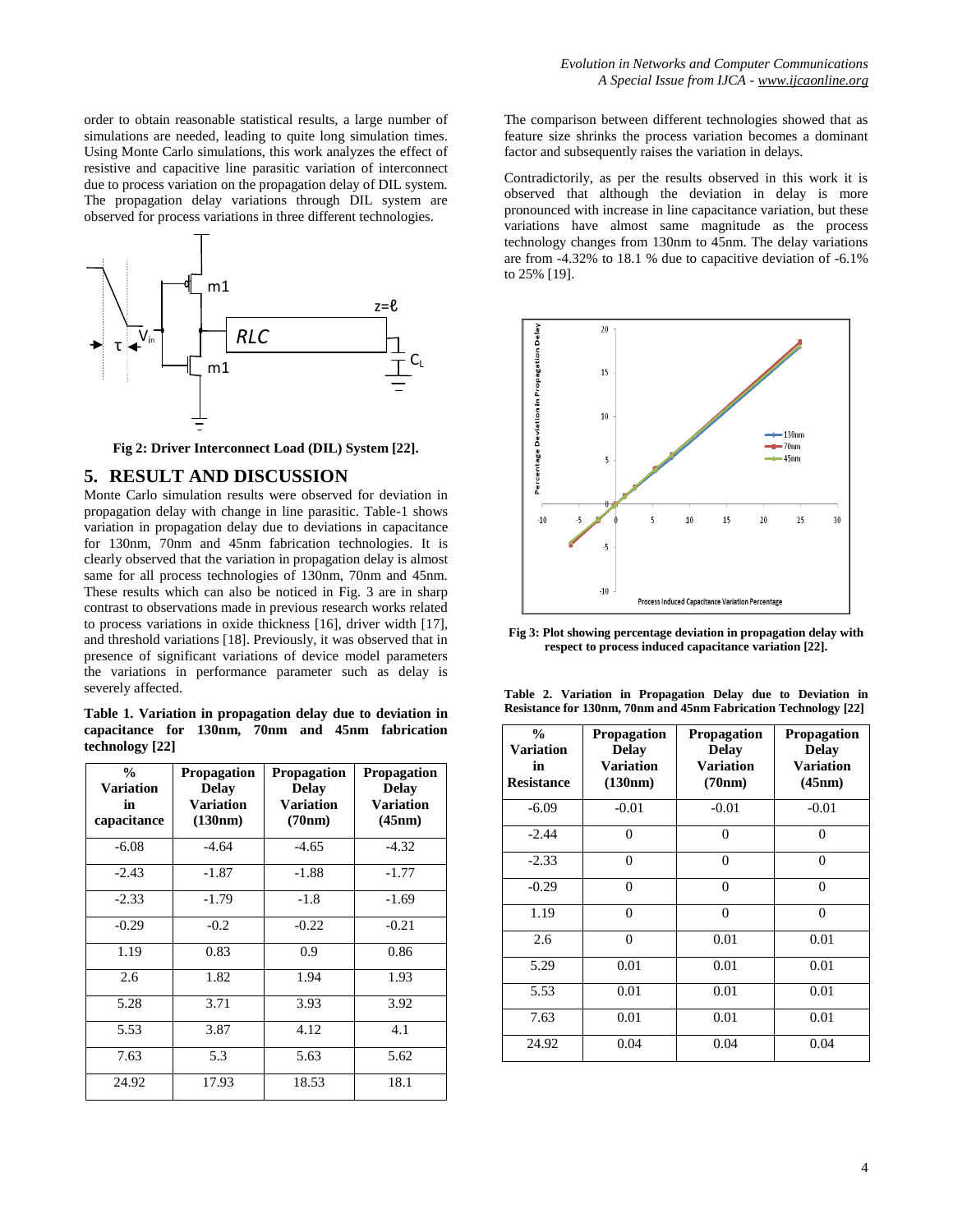Now, Table-2 shows variation in propagation delay due to deviations in resistance for different fabrication technologies. It is demonstrated that the variation in propagation delay is almost same for all process technologies. These results as also shown in Fig. 4, are again in sharp contrast to observations made by previous research works where the variations in performance parameter such as delay is severely affected with reduction in feature size for higher technologies.



**Fig 4: Plot showing percentage deviation in propagation delay with respect to process induced resistance variation [22, 23].**

Previous researches illustrated that with shrinking feature sizes process variation turned out to be dominant and subsequently raised the variation in delays. Contradictorily, our results observes that the deviation in delay is extremely small for variation of line resistance even upto 25% in global VLSI interconnects domain. Moreover, these variations are in same magnitude as the process technology changes from 130nm to 45nm. The delay variations were from -0.01% to 0.04 % due to resistive deviation of -6.1% to 25% [16].

## **6. CONCLUSIONS**

This research work evaluated the effect of process induced interconnect resistive and capacitive parasitic deviation on propagation delay. These effects were observed for process corners of 130nm, 70nm and 45nm technologies. Monte Carlo simulations were run using distributed driver-interconnect-load model. The comparison between three technologies interestingly demonstrated that the effect of line resistive and capacitive parasitic variation on propagation delay has almost uniform trend as device size shrinks. However, resistive parasitic variation in global interconnects has very nominal effect on the propagation delay as compared to capacitive parasitic. Propagation delay variation is from 0.01% to 0.04% for a variation of line resistance from -6.1% to 25%. Similarly the delay variations were from -4.32% to 18.1 % due to capacitive deviation of -6.1% to 25%.

## **7. REFERENCES**

- [1] Mizuno, T., Okumtura, J. and Toriumi, A. 1994. Experimental study of threshold voltage fluctuation due to statistical variation of channel dopant number in MOSFET"s. IEEE Trans. Electron Devices, vol. 41, no. 11 (Nov. 1994) 2216–2221.
- [2] Frank, D., Dennard, R., Nowak, E., Solomon, P., Taur, Y. and Wong, H. S. 2001. Device scaling limits of Si MOSFETs and their application dependencies. Proc. IEEE, vol. 89, no. 3 (Mar. 2001) 259–288.
- [3] Croon, J., Decoutere, S., Sansen, W. and Maes, H. 2004 Physical modeling and prediction of the matching properties of MOSFETs. Proc. 34<sup>th</sup> European Solid-State Device Research Conference (ESSDERC), 193–196.
- [4] "The International Technology Roadmap for Semiconductors," ITRS Website. [Online]. Available: http://public.itrs.net.
- [5] Kaushik, Brajesh Kumar, Sarkar, Sankar and Agarwal, R. P. 2007. Waveform Analysis and Delay Prediction for a CMOS Gate Driving RLC Interconnect Load. Integration, the VLSI Journal, Elsevier Pub. Netherlands, vol. 40, no. 4 (July 2007) 394-405.
- [6] Kaushik, Brajesh Kumar, Sarkar, Sankar and Agarwal, R. P. 2008. Crosstalk Analysis for a CMOS-Gate-Driven Coupled Interconnects. IEEE Trans. on Computer Aided Design of Integrated Circuits and Systems. vol. 27, no. 6 (June 2008) 1150-1154.
- [7] Kaushik, Brajesh Kumar, Sarkar, Sankar and Agarwal, R. P. and Joshi, Ramesh C. 2009. Crosstalk Analysis of Simultaneously Switching Interconnects. International Journal of Electronics**,** Taylor and Francis (UK), vol. 96, no.10 (October 2009) 1095-1114.
- [8] Kaushik, Brajesh Kumar, Sarkar, Sankar and Agarwal, R. P. and Joshi, Ramesh C. 2007. Effect of Line Resistance and Driver Width on Crosstalk in Coupled VLSI Interconnects. Microelectronics International, Emerald Pub. U.K., Vol. 24, no. 3 (August 2007) 42-45.
- [9] F. Kreupl, A. P. Graham, G. S. Deusberg, W. Steinhogl, M. Liebau, E. Unger, and W. Honlein, "Carbon Nanotubes in Interconnect Applications," Proc. Microelectronics Engineering, vol. 64, no. 1-4, pp. 399-408, Oct. 2002.
- [10] A. K. Goel, High-speed VLSI Interconnections, Wiley-IEEE Press, Sep. 2007.
- [11] A. K. Geol, "Nanotube and other interconnects for nanotechnology circuits," Proc. Electrical and Computer Engineering, 2008, pp. 000189-000192, May 2008.
- [12] Masuda, H., Ohkawa, S., Kurokawa, A. and Aoki, M. 2005 Challenge: Variability characterization and modeling for 65 to 90 nm processes. Proc. CICC 593–599.
- [13] Boning, D. and Nassif, S. 2001. Models of process variations in device and interconnect. Design of High Performance Microprocessor Circuits, Chandrakasan, A., Bowhill, W. J. and Fox, F. Eds. New York: Wiley, 2001.